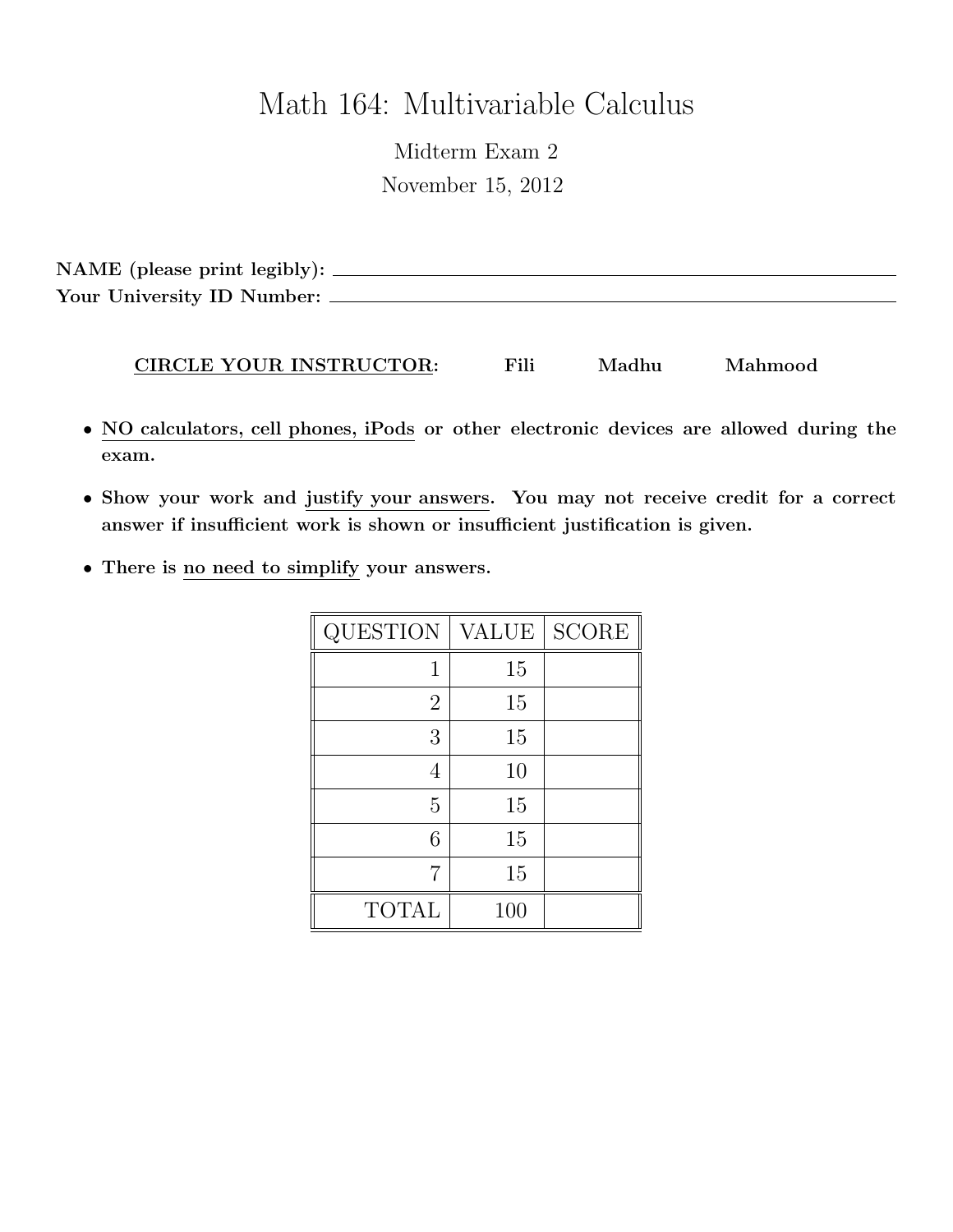Find the extremum points and the maximum and minimum values of the function  $f(x, y) = e^{-xy}$  subject to the constraint  $x^2 - xy + y^2 = 9$ .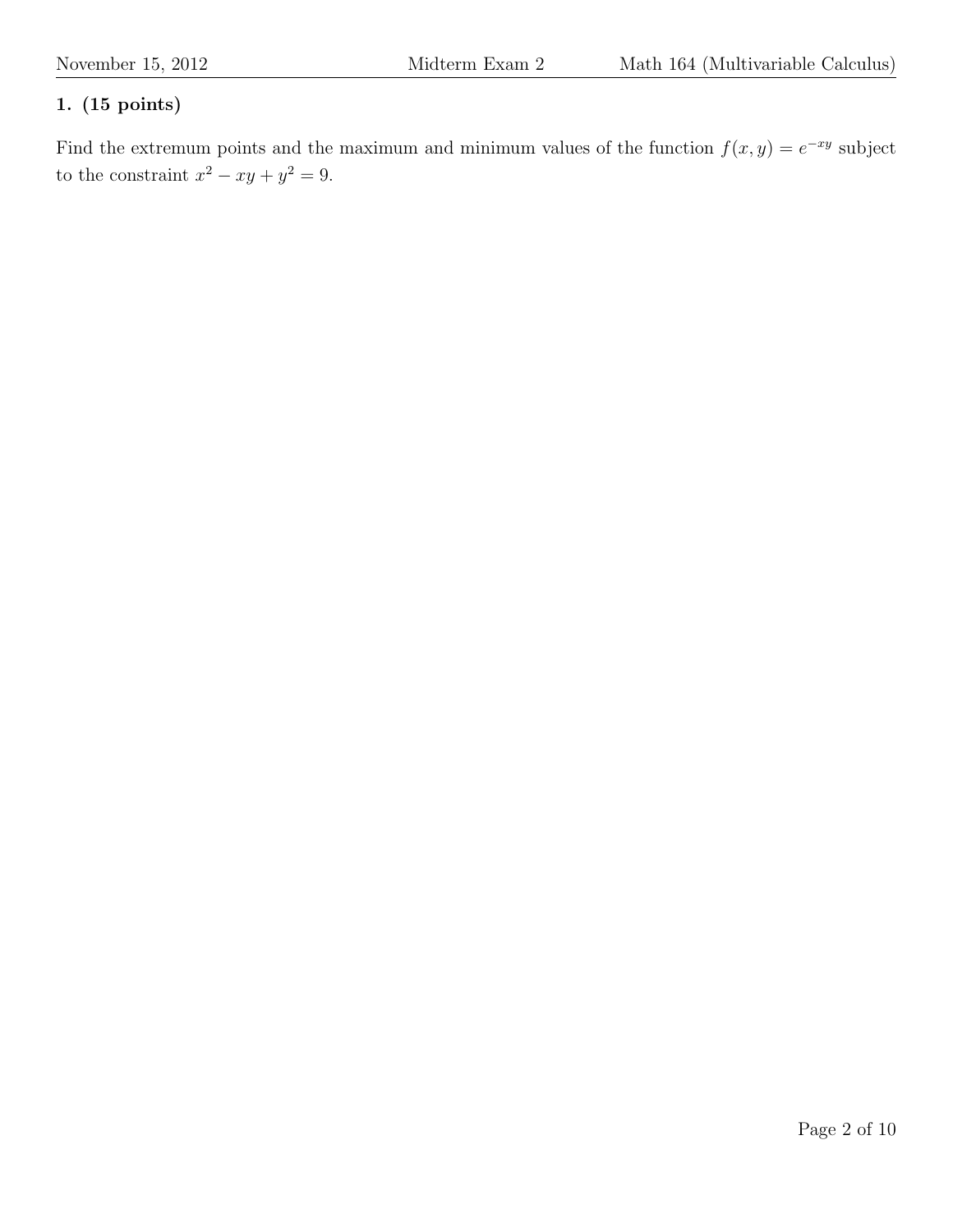Consider the double integral

 $\int_0^{\pi/4}$ 0  $\int_1^{1/\cos\theta}$ 0  $r^3 dr d\theta.$ 

(a) Sketch the region of integration.



(b) Convert the above integral to rectangular coordinates.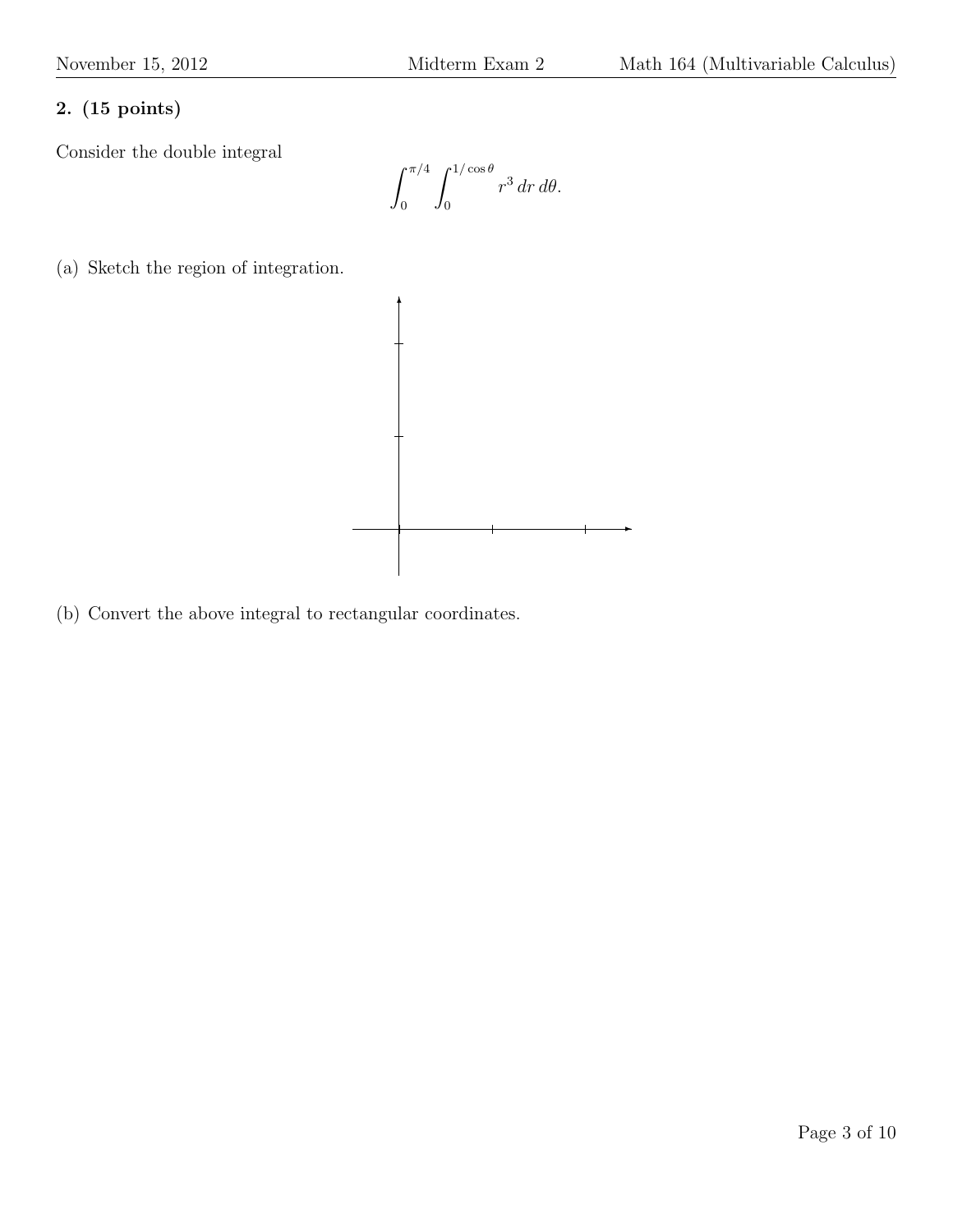(c) Change the order of integration in rectangular coordinates.

(d) Evaluate the integral in any form you desire.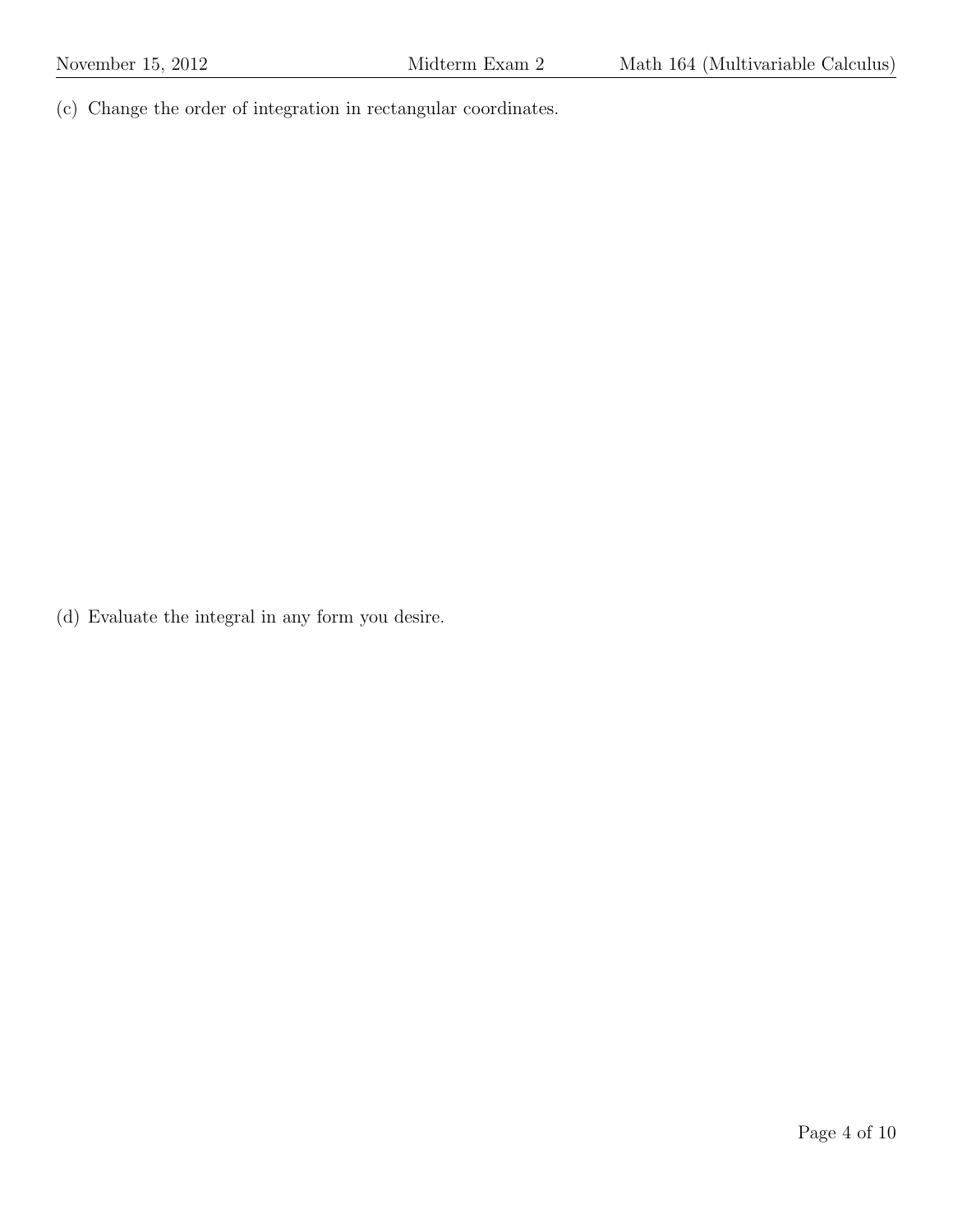Consider a lamina that occupies the region in the xy-plane bound by  $x = 0$ ,  $y = 0$  and the parabola  $y = 1 - x^2$ . The lamina has density function  $\rho(x, y) = x + 1$ .

(a) Find the mass of the lamina.

(b) Find the x-coordinate of the center of mass of the lamina.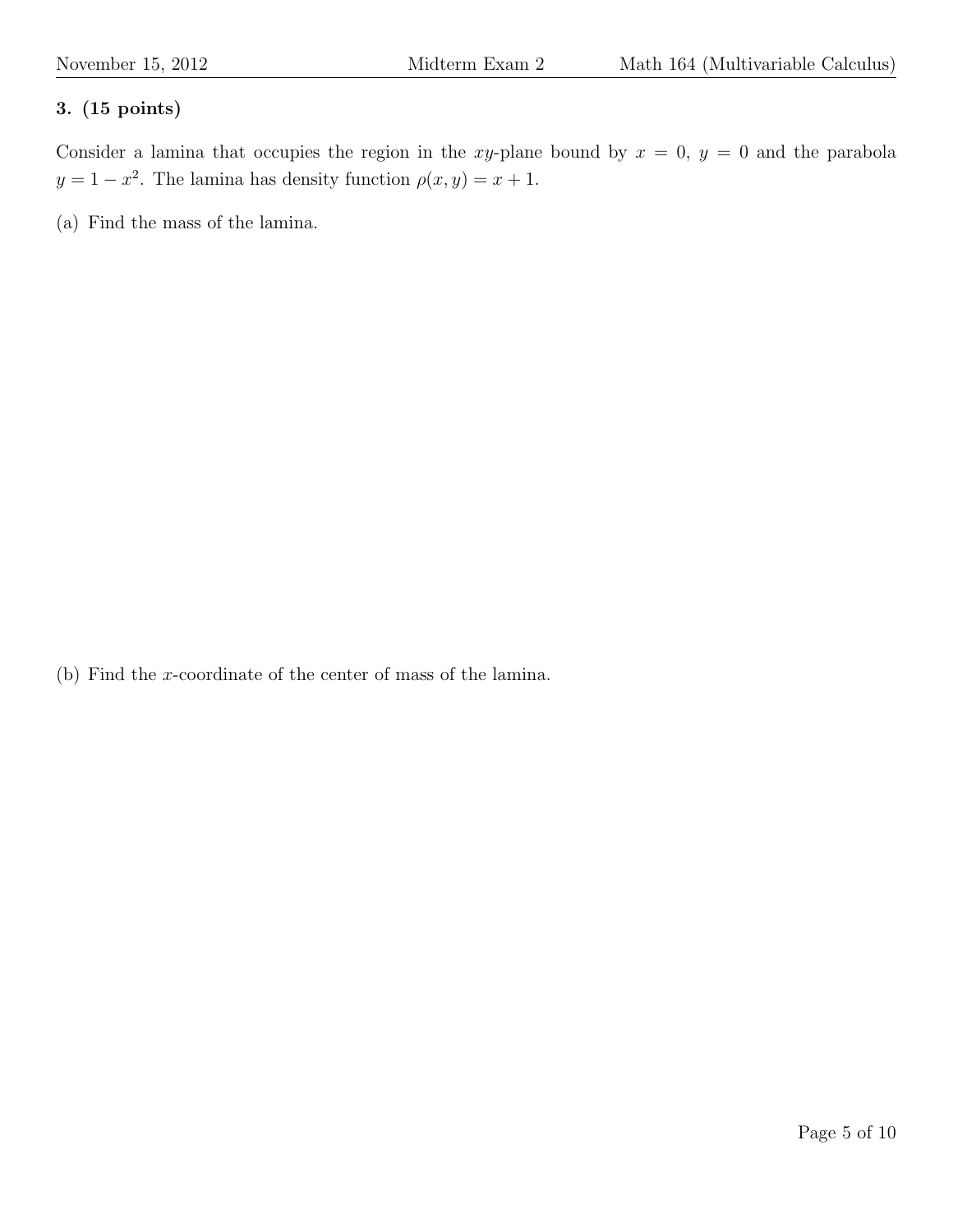Let B be the ball  $x^2 + y^2 + z^2 \leq a^2$  of radius a. Its volume  $\frac{4\pi a^3}{2}$ 3 can be computed as a triple integral  $\iiint dV$ . Set up iterated integrals for computing this triple integral in B

(a) rectangular coordinates.

(b) cylindrical coordinates.

(c) spherical coordinates.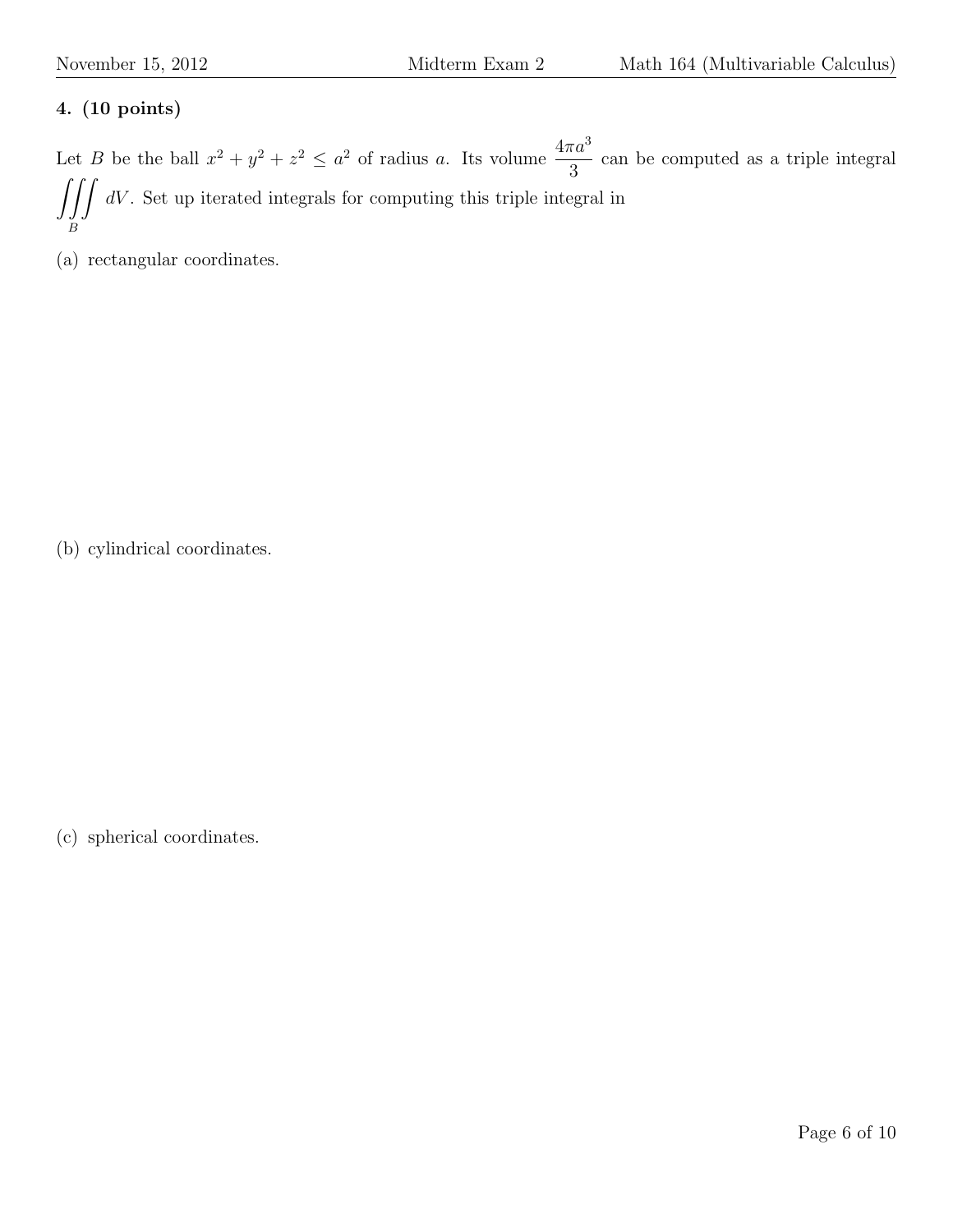Evaluate the triple integral by converting to cylindrical coordinates:

$$
\int_0^1 \int_0^{\sqrt{1-x^2}} \int_1^{2-\sqrt{x^2+y^2}} \frac{xy}{(x^2+y^2)\sqrt{x^2+y^2}} \, dz \, dy \, dx
$$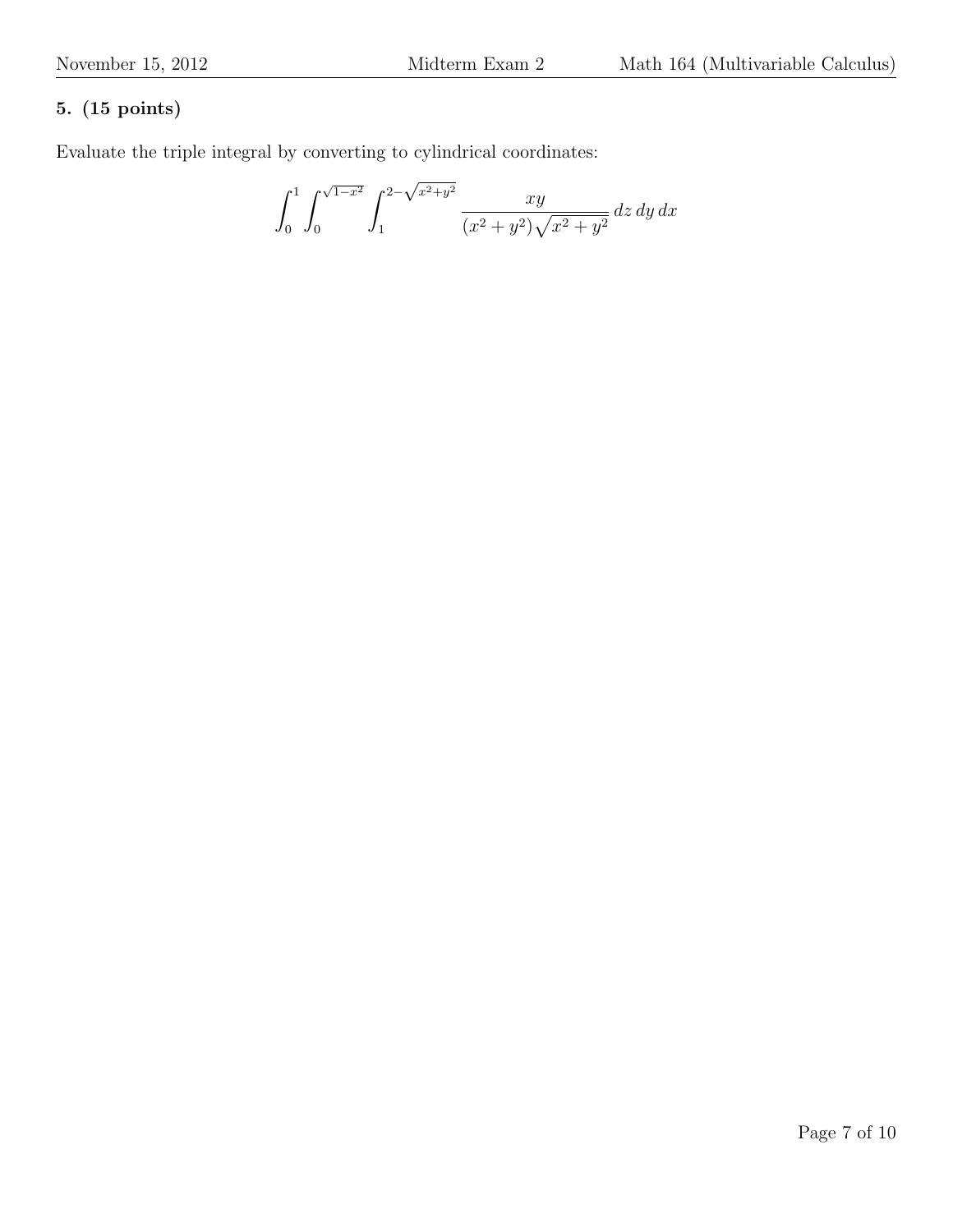Let R be the triangular region in the xy-plane whose vertices have coordinates  $(-1, -3)$ ,  $(3, 1)$  and  $(0, 0)$ . Let  $T$  be the transformation from the  $uv$ -plane to the  $xy$ -plane given by

$$
T(u, v) = (3u + v, 3v + u).
$$

(a) There are three points in the uv-plane whose images under the transformation are the vertices of the triangle. What are these three points?

(b) What is the Jacobian of this transformation?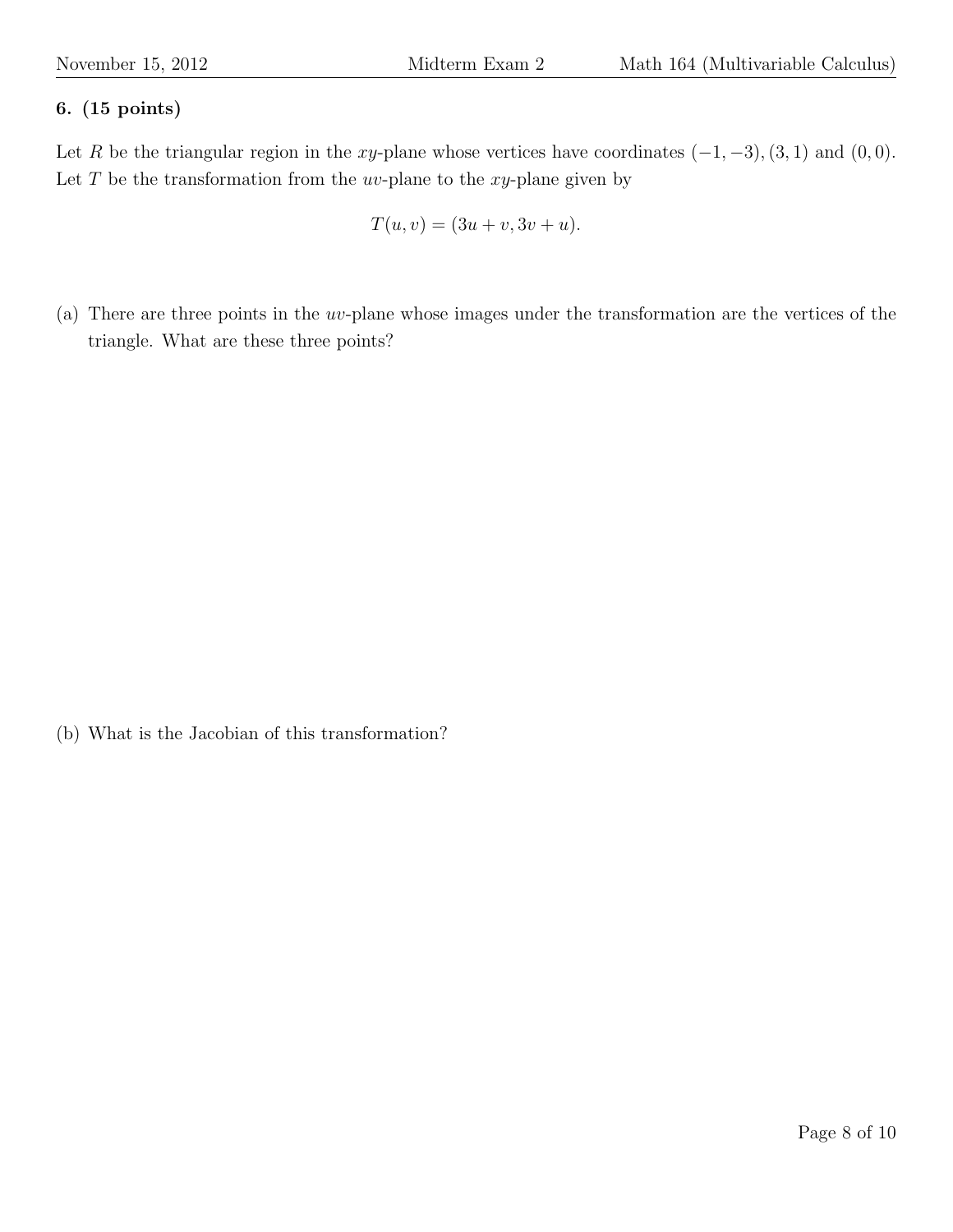(c) Evaluate the following double integral:

$$
\iint\limits_R (x - 3y) \, dA
$$